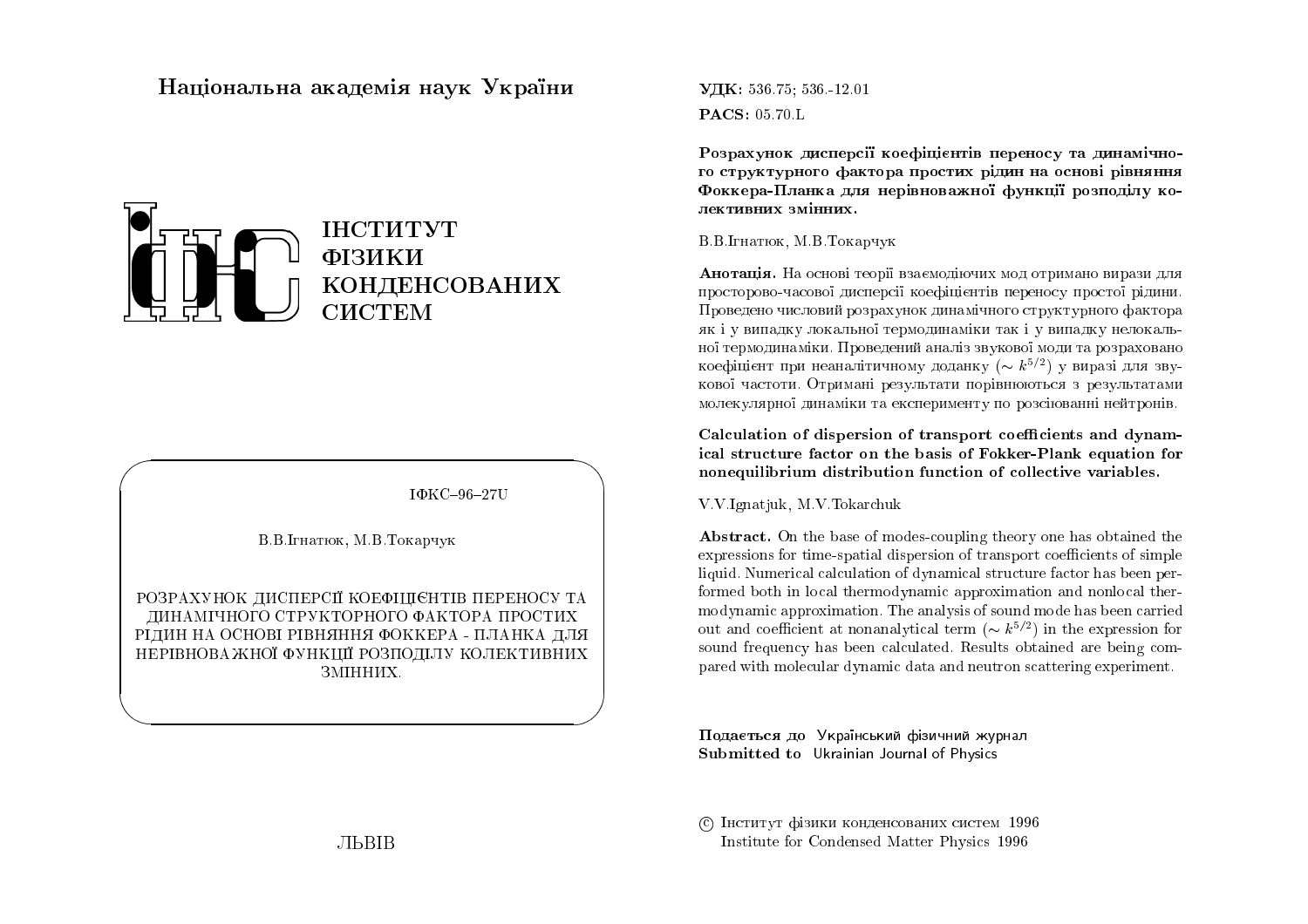### 1.Bступ

Дана робота є завершенням досліджень просторово-часових залежностей коефіцієнтів переносу простих рідин у випадку врахування квадратичних флуктуацій динамічних змінних. Відомо, що врахування нелінійних ефектів приводить до появи неаналітичних<br>вкладів у виразах для коефіцієнтів переносу [1,2]. Це в свою чергу приводить до появи "додатньої" дисперсії звуку: у виразі для звукової частоти  $\omega(k) = \pm ick + D_s k^2 + (\pm i - 1)ak^{5/2}$  крім перших двох доданків, що описують поширення звуку зі швидкістю  $c$  та затухання з коефіцієнтом  $D_s$  маємо доданок, який виникає внаслідок врахування нелінійних флуктуацій. Додатній множник  $\emph{a}$  саме визначається поведінкою всіх коефіцієнтів переносу на частоті  $ck$  і призводить до зміщення піку Бріллюена в динамічному структурному факторі  $S(k,\omega)$  [3].

Важливо, однак, відзначити, що результати теорії взаємодіючих мод справедливі при малих значеннях хвильового вектора (caме це дозволяє провести розщеплення для часових кореляційних<br>. функцій вищих порядків і отримати систему замкнутих рівнянь для коефіцієнтів переносу [4]). При цьому не існує однозначного критерію "малості" *k*. Хоча результати є, взагалі то, справедливими при  $k \to 0$ , є підстави вважати, що принаймні на гідродинамічному<br>масштабі  $\sigma k = k^* < 1$  ( $\sigma$ – ефективний радіус взаємодії частинок) те масштабі  $\sigma k \equiv k^* \leq 1$   $(\sigma-$  ефективний радіус взаємодії частинок) тел орія взаємодіючих мод дає непогане співпадіння з експериментом [5].<br>Fi Більше того, проводились розрахунки часових кореляційних функцій і при більших значеннях  $k$  [6]. Що стосується порівняння з експериментом, то було отримано досить цікаві результати [5] залежності ряду характеристик, зокрема- звукової частоти, від густини системи (в цитованій роботі експеримент проводився в трьох термодинамічних точках при фіксованій температурі). Автори не дали відповіді на запитання, чому при збільшенні густини при  $k^* > 1$ теорія взаємодіючих мод дає все ще непогану збіжність з експери<mark>-</mark> ментом , висловивши припущення, що для цього слід враховувати кінетичні вклади [7]. На нашу думку (і це буде показано в наступному розділі) при розрахунку флуктуаційних частин коефіцієнтів переносу слід враховувати нелокальні термодинамічні співвідношен-<br>ня. Очевидно, у випадку  $k^* << 1$  можна обмежитись наближенням локальної термодинаміки.

## 2. Розрахунок динамічного структурного фактора та дисперсії звуку Леннард-Джонсівської рі-ДИНИ

В роботі [8] на основі теорії взаємодіючих мод в наближенні квадратичному по флуктуаціях базисних динамічних змінних було отримано вирази для кінетичних коефіцієнтів, що визначають коефіцієнти переносу:

$$
L_{mn}(\mathbf{k},\omega) = L_{mn}^0 + \mathbf{k}^2 \sum_{\alpha,\beta} \sum_{l,l',s,s'} \sum_{\mathbf{k}'} V_{mls}(\mathbf{k}') V_{nl's'}(\mathbf{k}') \times
$$

$$
\times \frac{A_{\alpha}^{ll'}(\mathbf{k}') A_{\beta}^{ss'}(\mathbf{k}') + A_{\alpha}^{ls'}(\mathbf{k}') A_{\beta}^{sl'}(\mathbf{k}')}{\omega + i[\omega_{\alpha}(\mathbf{k} - \mathbf{k}') + \omega_{\beta}(\mathbf{k}')]}
$$
(2.1)

 $\mathrm{Ty\tau} \ L^0_{mn}$ — "затравочні" кінетичні коефіцієнти,

$$
V_{mnl}(\mathbf{k}') = \frac{\langle \hat{\mathbf{I}}_{mk=0} \hat{a}_{n\mathbf{k}'} \hat{a}_{l-\mathbf{k}'} \rangle_{0}}{\langle \hat{a}_{n\mathbf{k}'} \hat{a}_{n-\mathbf{k}'} \rangle_{0} \langle \hat{a}_{l\mathbf{k}'} \hat{a}_{l-\mathbf{k}'} \rangle_{0}} -
$$

$$
\sum_{s} \frac{\langle \hat{a}_{sk=0} \hat{a}_{n\mathbf{k}'} \hat{a}_{l-\mathbf{k}'} \rangle_{0} \langle \hat{\mathbf{I}}_{mk=0} \hat{a}_{sk=0} \rangle_{0}}{\langle \hat{a}_{sk=0} \hat{a}_{sk=0} \rangle_{0} \langle \hat{a}_{n\mathbf{k}'} \hat{a}_{n-\mathbf{k}'} \rangle_{0} \langle \hat{a}_{l\mathbf{k}'} \hat{a}_{l-\mathbf{k}'} \rangle_{0}},
$$
(2.2)

де  $\hat{\boldsymbol{I}}_{m\boldsymbol{k}}$ — відповідні мікроскопічні потоки, спряжені динамічним змінним  $\hat{a}_{m\bm{k}}$  =  $\{\hat{\rho}_{\bm{k}}, \hat{j}_{\bm{k}}, \hat{h}_{\bm{k}}\}$ – фур'є-компонентам густини числа частинок, густини потоку імпульсу та густини ентальпії (усереднення в (2.2) ведеться по рівноважному розподілу);  $\omega_\alpha(\bm{k})$ — власні частоти;  $A_\alpha^{ll'}(\bm{k})\!\!=\!\!\sum\limits_{l'=1}^3X_{l\alpha}X_{l'\alpha}^{-1}\langle\hat{a}_{l'}\bm{k}\hat{a}_{l'-}\bm{k}\rangle_0,$  де  $X_{l\alpha}$ ної матриці [8] задачі лінійної гідродинаміки, а сумування ведеться  $\frac{-1}{l'\alpha}\langle \hat{a}_{l'}\bm{k}\hat{a}_{l'-}\bm{k}\rangle_0$ , де  $X_{l\alpha}$ - власні вектори гідродинамічпо всіх гідродинамічних модах.<br>.

Замінивши в  $(2.1)$  суму по  $\boldsymbol{k}'$  на інтеграл та провівши процедуру регуляризації відповідного інтегралу [2], яка полягає в заміні затравочних коефіцієнтів переносу їх "спостережуваними" значеннями при  $k~=~0,~\omega~=~0,$  ми отримаємо двохмірні інтеграли, які можна порахувати чисельно. Потрійні статичні кореляційні функції (ПСКФ) виражались через парні, для яких брались результати роботи [9], вирази для амплітуд  $A_\alpha^{ll'}(\boldsymbol{k})$  розраховувались в задачі лінійної гідродинаміки для часових кореляційних функцій і виражались через статичні кореляційні функції (СКФ) вищих похідних<br>.  $\mathbf{r}$  and  $\mathbf{r}$  and  $\mathbf{r}$  and  $\mathbf{r}$  $\hat{a}_{m\boldsymbol{k}}$  базисних змінних.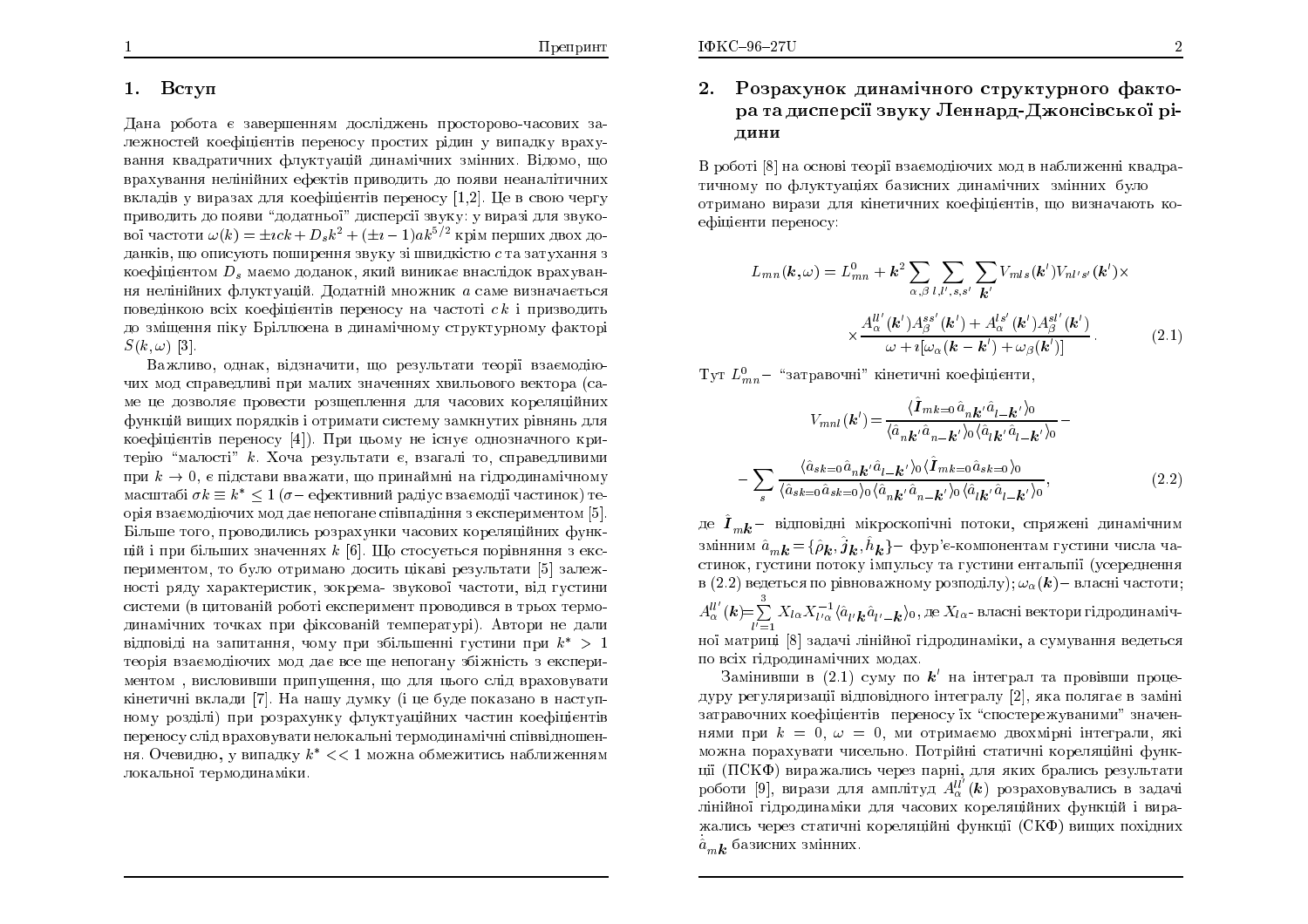Слід зробити, однак, зауваження щодо розрахунку ПСКФ. Маючи результати молекулярної динаміки, наприклад, для СКФ  $\langle \hat{\varepsilon}_k \hat{n}_{-k} \rangle_0$ ,  $\langle \hat{\varepsilon}_k \hat{\varepsilon}_{-k} \rangle_0$ , де  $\hat{\varepsilon}_k$  – фур'є-образ густини енергії, ми формально враховуємо результати кореляції відповідно трьох та чотирьох частинок. Однак це не означає, що нам відомі потрійні та четвірні функції розподілу-ми маємо лише їх "інтегральний" ефект у відповідних парних СКФ. Але, зробивши наближення для ПСКФ ми все ж враховуємо ефекти вищих, ніж парна, кореляцій посередком парних СКФ, що є особливо важливим у випадку густих систем. Слід також зауважити, що наші розрахунки проведені з врахуванням флуктуацій енергії, в той час як результати отримувались лише в рамках в'язкоеластичного підходу [6], (де достатньо знання лише статичного структурного фактора).

ПСКФ типу

$$
\langle \hat{\bm{I}}_{jk=0} \hat{\bm{j}}_{\bm{k}} \hat{\bm{j}}_{-\bm{k}} \rangle_0, \quad \langle \hat{\bm{I}}_{jk=0} \hat{n}_{\bm{k}} \hat{n}_{-\bm{k}} \rangle_0, \quad \langle \hat{h}_{k=0} \hat{\bm{j}}_{\bm{k}} \hat{\bm{j}}_{-\bm{k}} \rangle_0
$$

виражаються через парні СКФ без усяких наближень. Для розрахунку інших ПСКФ робились наближення подібні тим, що були здійснені автором в [10] при розрахунку потрійних та виших статичних структурних факторів.

Розрахунки проводились для тієї ж термодинамічної точки, що і в роботі [9]: зведена густина  $n^* = n\sigma^3 = 0.845$ , зведена температура  $T^* = 1.706$ . Результати для динамічного структурного фактора представлені на рис.1 та 2.



Рис. 1: Залежність структурного фактора  $S(\mathbf{k}, \omega)\pi/\tau_{\sigma}$  від частоти  $\omega^* = \omega \tau_{\sigma}$  при  $k^* = k_{min}$ . • -результати молекулярної динаміки; --- -наближення локальної термодинаміки; - - наближення нелокальної термодинаміки.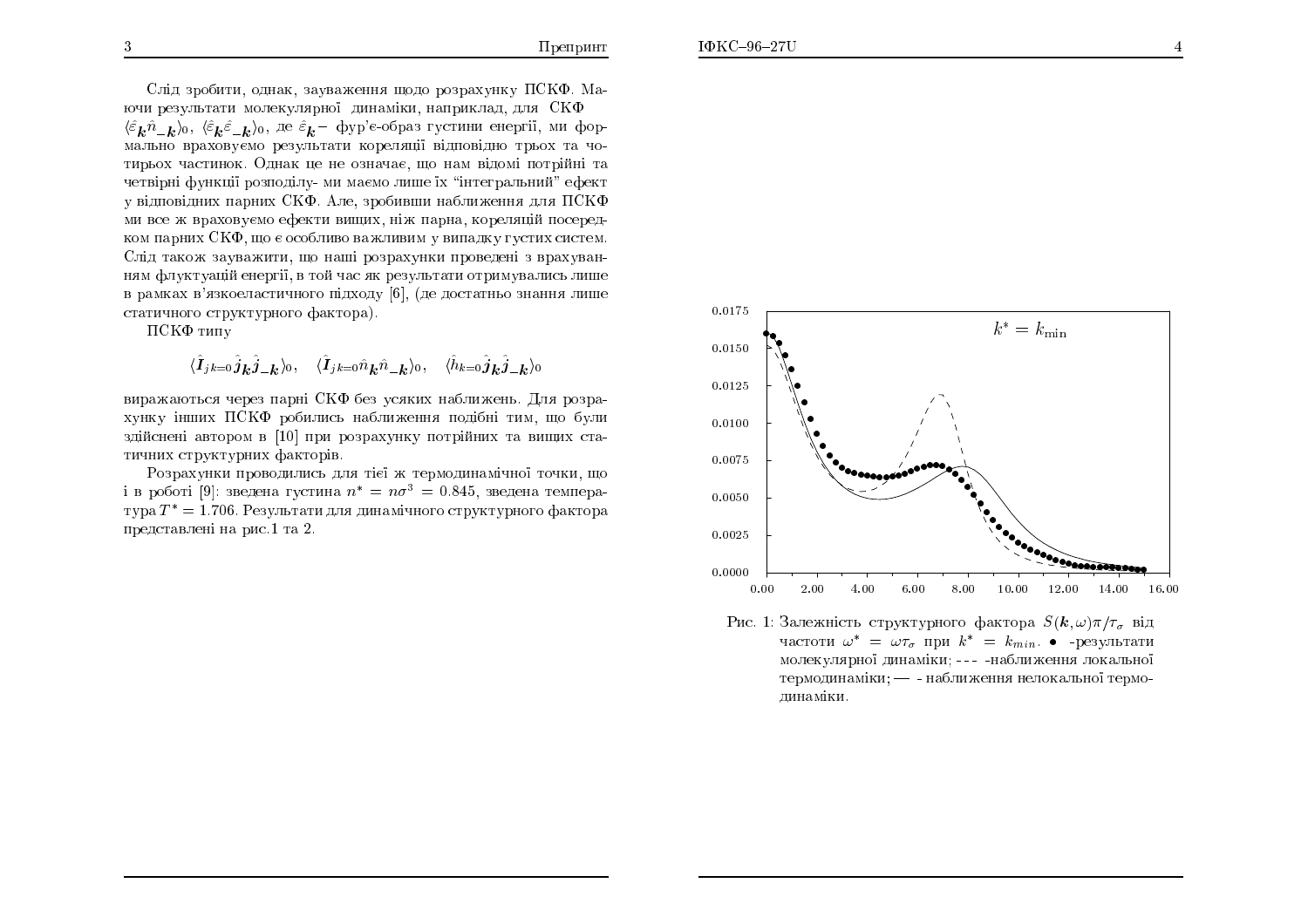

Рис. 2: Залежність структурного фактора  $S(\mathbf{k}, \omega)\pi/\tau_{\sigma}$  від частоти  $\omega^* = \omega \tau_{\sigma}$  при  $k^* = 3 k_{min}$ . • -результати молекулярної динаміки; --- -наближення локальної термодинаміки; - - наближення нелокальної термодинаміки.



ного фактора  $S(\mathbf{k}, \omega) \pi / \tau_{\sigma}$  як функції частоти  $\omega^* =$  $\omega \tau_{\sigma}$  при  $k^* = 0.05$ . • - результати лінійної гідродинаміки; --- - наближення локальної термодинаміки; - - наближення нелокальної термодинаміки.

Видно, що при  $k^* = k_{min} \equiv 0.936$  врахування ефектів нелокальної термодинаміки (вирази для  $V_{mnl}$  залежать від  $k$ ) дає значно кращий результат в порівнянні з результатами локальної термодинаміки (коли в рівнянні (2.1) ми покладаємо  $V_{mnl}(\mathbf{k}') \equiv V_{mnl}(0)$ ). В останньому випадку вирази для  $V_{mnl}(0)$  можна виразити через відповідні термодинамічні співвідношення [2], звідси і назва наближення.

При  $k^* = 3 k_{min}$  результати наближення локальної термодинаміки зовсім не описують реальної картини; що стосується наближення нелокальної термодинаміки, то принаймні форма піку Релея частково відтворює результати молекулярної динаміки. Однак видно, що вже при таких значеннях  $k^*$  теорія взаємодіючих мод не дає хорошої відповідності з машинним експериментом.

При малих значеннях  $k^*$  можна повністю обмежитись наближенням локальної термодинаміки, що добре видно з рис.3.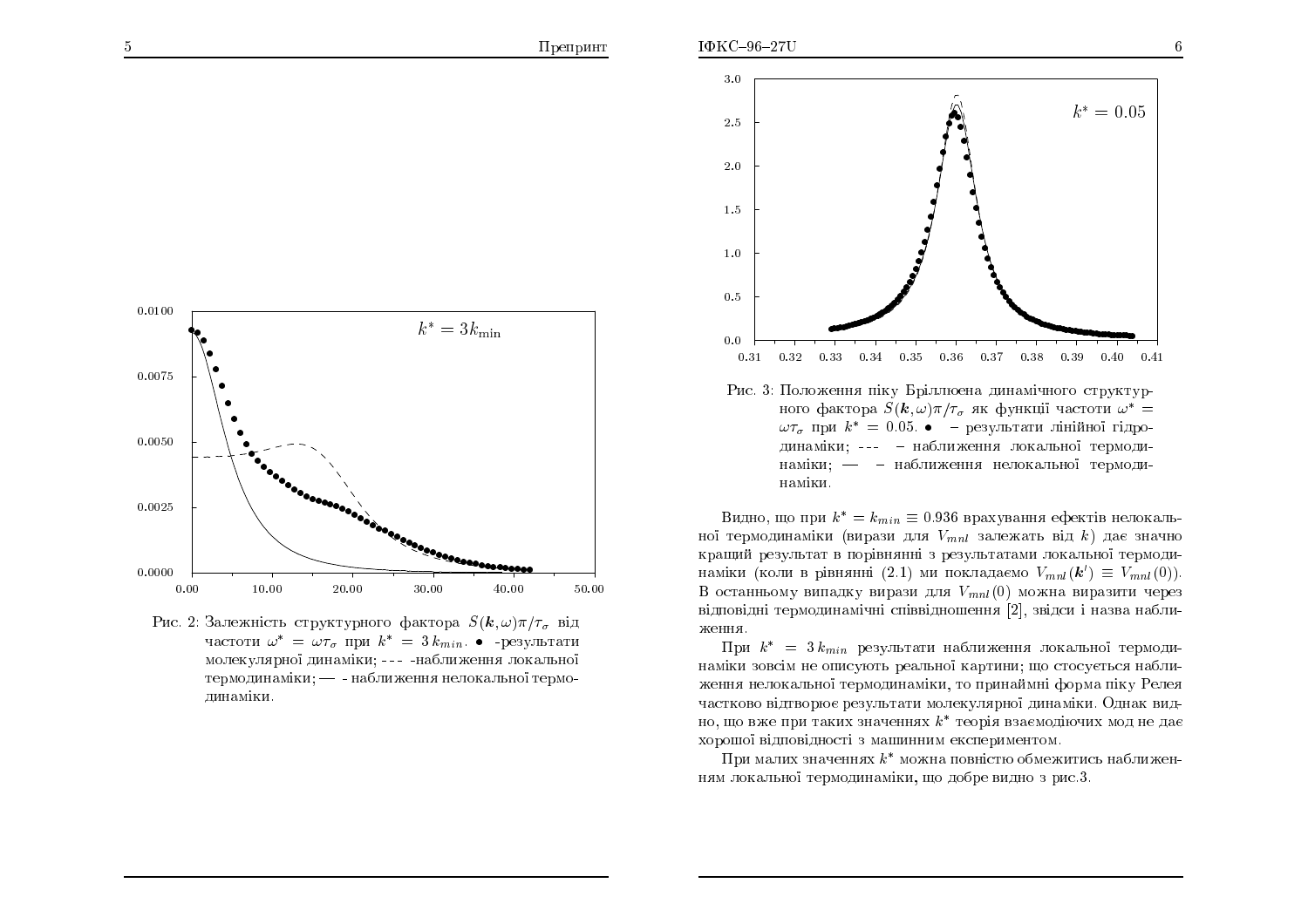Область  $k^*$ , при яких ще працює теорія взаємодіючих мод, добре простежується з табл.1.

|  |  | $k^*$ 10 <sup>-4</sup> 510 <sup>-4</sup> 10 <sup>-3</sup> 510 <sup>-3</sup> 10 <sup>-2</sup> 510 <sup>-2</sup> 0.1 0.5 |  |  |  |
|--|--|------------------------------------------------------------------------------------------------------------------------|--|--|--|
|  |  | $a$   0.935   0.903   0.898   0.924   0.907   0.863   0.856   0.564   0.395   0.322                                    |  |  |  |

Табл. 1: Залежність коефіцієнта  $a$  від  $k^*$ .

Видно, що починаючи з  $k^* \sim 0.5$  характерна залежність флукту- $\frac{15}{2}$ аційної частини частоти звуку  $a k^{5/2}$  порушується, що проявляється у різкій зміні коефіцієнта *а*. Слід зауважити, що отримане нами значення для *а* досить непогано узгоджується з результатом роботи<br>... [9], в якому це значення, отримане методом найменших квадратів, становило  $1.46$ .

В такій же мірі воно порівняльне з експериментальними даними [5], однак наша термодинамічна точка дещо відрізняється (по температурі) від тієї, при якій проводився експеримент.

#### 3.**Висновки**

Запропонований підхід дозволяє вести розрахунок просторово-часової дисперсії коефіцієнтів переносу, а відтак — отримати вирази для часових кореляційних функцій в теорії взаємодіючих мод навіть<br> тоді, коли у нас є тільки одна термодинамічна точка. Знання парних<br>----СКФ повністю забезпечує інформацію для розрахунку вказаних ви-<br>... ще величин, в той час як вирази для флуктуаційних доданків коефіцієнтів переносу через термодинамічні характеристики системи та їх похідні передбачають, по-перше: необхідність вищих функцій розподілу; по-друге: наявність кількох термодинамічних точок.

Очевидно, що при  $k^* \sim 1$  вищі флуктуації (потрійні і т.д.) також даватимуть певний внесок у вирази для коефіцієнтів перено-<br>су і доми міжниками полодомі в роботі <sup>[9]</sup>, драдоді до дид на ро су, і тому міркування, наведені в роботі  $[8]$ , взагалі то, тут не застосовні. Однак, як це видно з наведених вище результатів, навіть врахування лише квадратичних флуктуацій дає досить адекватний опис системи. Для врахування кубічних флуктуацій вже необхідно розрахувати четвірні статичні кореляційні функції. Зрозуміло, що наближення, які необхідно буде при цьому зробити, значною мірою<br>будуть впливати на кінцевий результат, так що його достовірність не можна вважати кращою, ніж в розглянутому випадку.<br>2 iumere бощь на підпороми в породинні під поши

 $3$  іншого боку, малі значення  $k^*$  недосяжні ні з точки зору молекулярної динаміки, ні в експериментах по розсіюванні нейтронів.<br>''

Однак наші розрахунки, проведені при малих  $k^*$  дозволяють поперше, оцінити область застосування теорії взаємодіючих мод, подруге,- отримати чисельні значення при неаналітичностях відповід<mark>-</mark> них коефіцієнтів переносу.

## Література

- [1] V.G.Morozov.//Physica A.- 1982.- 110.- P.201-221.
- [2] V.G.Morozov.//Physica A.- 1983.- 117.- P.511-530.
- [3] Морозов В.Г. Статистическая механика нелинейных неравновесных гидродинамических флуктуаций. Докторская диссертация. - Москва, 1987.- 315с.
- $[4]$  Аджемян Л.Ц., Грингин А.П., Куни Ф.М.//ТМФ.- 1975.- т.24.-No 2.-  $\text{crp.255-264}.$
- [5] I.M. de Schepper, P.Verkerk, A.A. VanWell and L.A. de Graaf. // Physics letters A.- 1984.- 104. No.- 1. P.29-32.
- [6] T.Munakata and A.Igarashi.//Prog. of Theor. Phys.- 1978.- 60. No. 1.-P.45-59.
- [7] I.M. de Schepper and E.G.D.Cohen.//Phys. Rev. A.-1980.- 287.
- [8] І.М.Ідзик, В.В.Ігнатюк, М.В.Токарчук.//УФЖ, 1996, 41, No.10, стор.1017-1021.
- [9] Mryglod I.M., Omelyan I.P. and Tokarchuk M.V.//Mol.Phys.- 1995.- 84.- No 2.-P.235-259.
- $\left[10\right]~\Pi.\mathrm{A}.$  Мацкевич. Исследование спиновых и пространственных корреляционных функций в кристаллах и неупорядоченых системах. Диссертация на соискание степени канд. физ.-мат.<br> наук.- Львов, 1991 г.